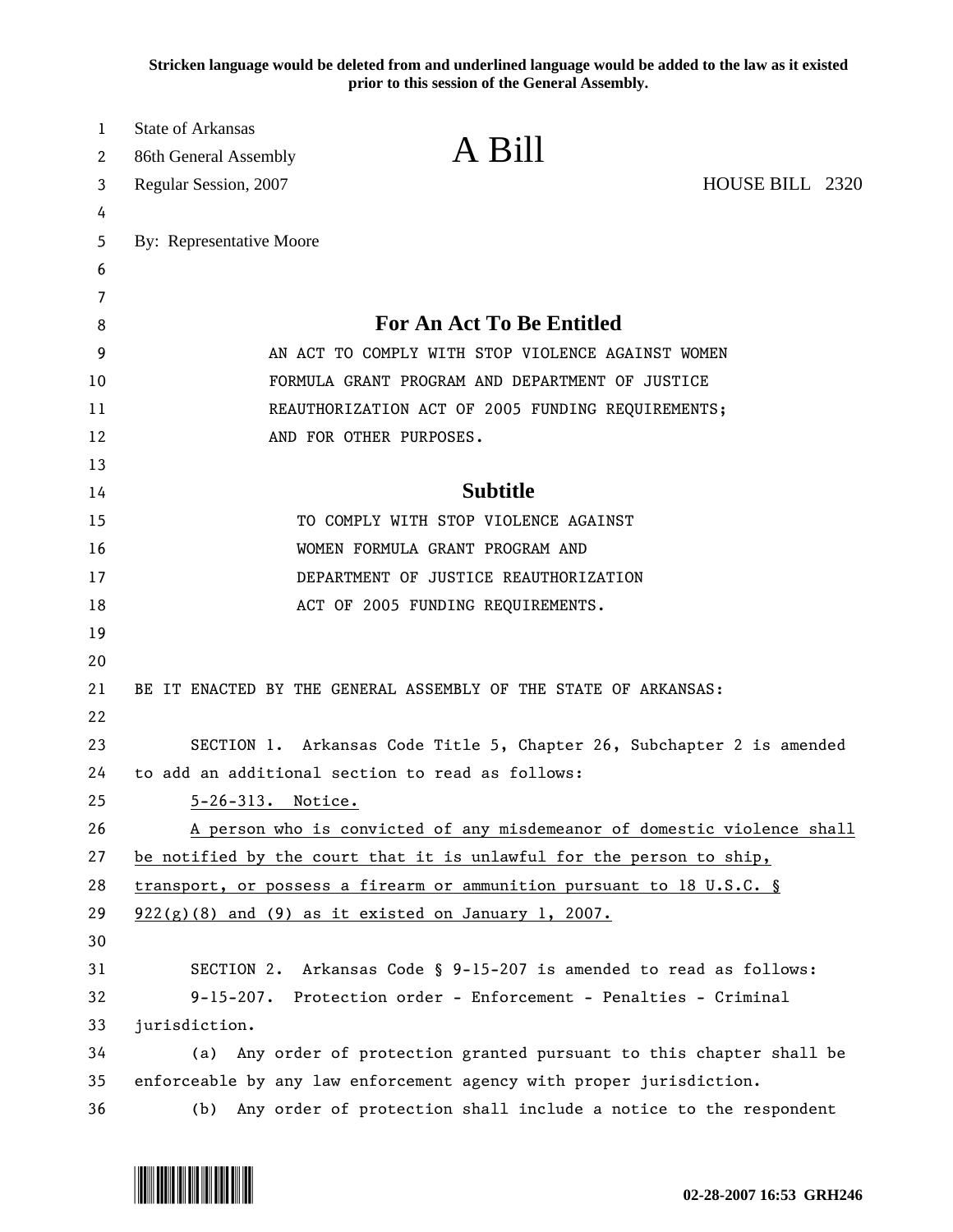1 or party restrained that a violation of the order is a Class A misdemeanor 2 carrying a maximum penalty of one (1) year imprisonment in the county jail or 3 a fine of up to one thousand dollars (\$1,000), or both.

4 (c) Any order of protection shall include a notice to the respondent 5 or party restrained that it is unlawful for an individual who is subject to a 6 protective order or convicted of any misdemeanor of domestic violence to 7 ship, transport, or possess a firearm or ammunition pursuant to 18 U.S.C. § 8 922(g)(8) and (9) as it existed on January 1, 2007.

9 (d) Jurisdiction for the criminal offense of violating the terms of an 10 order of protection shall be with the circuit court or other courts having 11 jurisdiction over criminal matters.

12 (d)(1) (e)(1) In the final order of protection, the petitioner's home 13 or business address may specifically be excluded from notice to the 14 respondent.

15 (2) A court shall also order that the petitioner's copy of the 16 order of protection be excluded from any address where the respondent happens 17 to reside.

18  $\leftarrow$  (f) When a law enforcement officer has probable cause to believe 19 that a respondent has violated an order of protection and has been presented 20 verification of the existence of the order, the officer may, without a 21 warrant, arrest the apparent violator whether the violation was in or outside 22 the presence of the officer if the order was obtained according to this 23 chapter and with the Arkansas Rules of Criminal Procedure.

24  $(f)(g)$  An order of protection issued by a court of competent 25 jurisdiction in any county of this state is enforceable in every county of 26 this state by any court or law enforcement officer.

27

28 SECTION 3. Arkansas Code Title 12, Chapter 12, Subchapter 1 is amended 29 to add an additional section to read as follows:

30 12-12-106. Investigations of an alleged sex offense.

31 (a) A law enforcement officer, prosecuting attorney, or other

32 government official shall not ask or require an adult victim of an alleged

33 sex offense, a youth victim of an alleged sex offense, or a child victim of

34 an alleged sex offense to submit to a polygraph examination or an examination

35 of any other truth-telling device as a condition of proceeding with the

36 investigation of an alleged sex offense.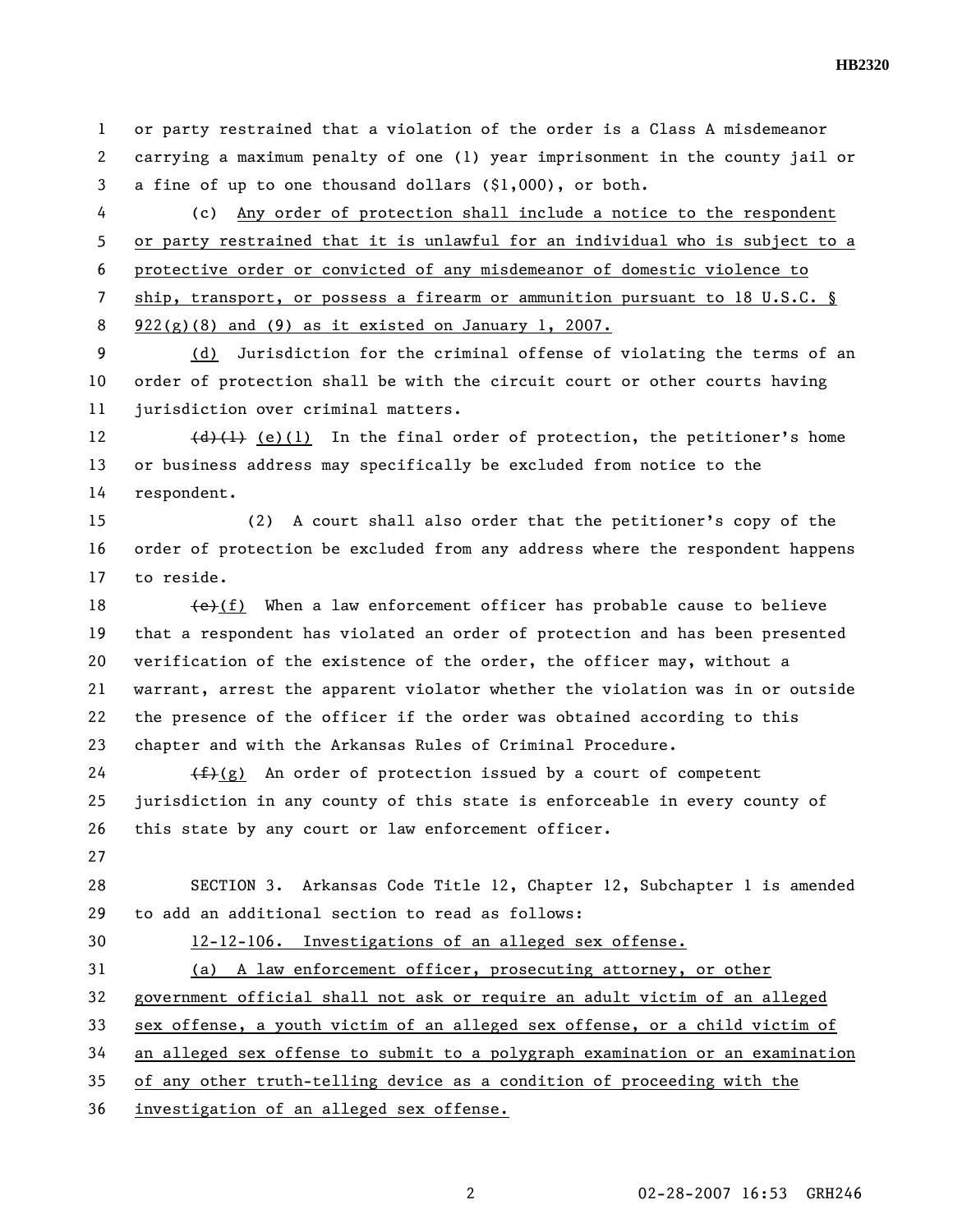| 1  | The refusal of a victim of an alleged sex offense to submit to an<br>(b)      |
|----|-------------------------------------------------------------------------------|
| 2  | examination described in subsection (a) of this section shall not prevent the |
| 3  | investigation, charging, or prosecution of the alleged sex offense.           |
| 4  |                                                                               |
| 5  | SECTION 4. Arkansas Code § 12-12-403 is amended to read as follows:           |
| 6  | 12-12-403. Examinations and treatment - Payment.                              |
| 7  | (a) All licensed emergency departments shall provide prompt,                  |
| 8  | appropriate emergency medical-legal examinations for sexual assault victims.  |
| 9  | $(b)(1)(A)$ All victims shall be exempted from the payment of expenses        |
| 10 | incurred as a result of receiving a medical-legal examination provided the    |
| 11 | following conditions are met:                                                 |
| 12 | (1) The assault must be reported to a law enforcement agency;                 |
| 13 | and                                                                           |
| 14 | $(2)$ $(A)$ The victim must receive the medical-legal examination             |
| 15 | within seventy-two (72) hours of the attack.                                  |
| 16 | However, the seventy-two-hour time limitation may be<br>(B)                   |
| 17 | waived if the victim is a minor or if the Crime Victims Reparations Board     |
| 18 | finds that good cause exists for the failure to provide the exam within the   |
| 19 | required time.                                                                |
| 20 | This subsection does not require a victim of sexual<br>(2)(A)                 |
| 21 | assault to participate in the criminal justice system or to cooperate with    |
| 22 | law enforcement in order to be provided with a forensic medical exam or       |
| 23 | reimbursement for charges incurred on account of a forensic medical exam, or  |
| 24 | both.                                                                         |
| 25 | Subdivision $(b)(2)(A)$ of this section does not<br>(B)                       |
| 26 | preclude a report of suspected abuse or neglect as permitted or required by   |
| 27 | the Arkansas Child Maltreatment Act, § 12-12-501 et seq.                      |
| 28 | (c)(1) A medical facility or licensed health care provider that               |
| 29 | performs a medical-legal examination shall submit a sexual assault            |
| 30 | reimbursement form, an itemized statement which meets the requirements of 45  |
| 31 | C.F.R. 164.512(d), as it existed on January 2, 2001, directly to the board    |
| 32 | for payment.                                                                  |
| 33 | The medical facility or licensed health care provider shall<br>(2)            |
| 34 | not submit any remaining balance after reimbursement by the board to the      |
| 35 | victim.                                                                       |
| 36 | Acceptance of payment of the expenses of the medical-legal<br>(3)             |